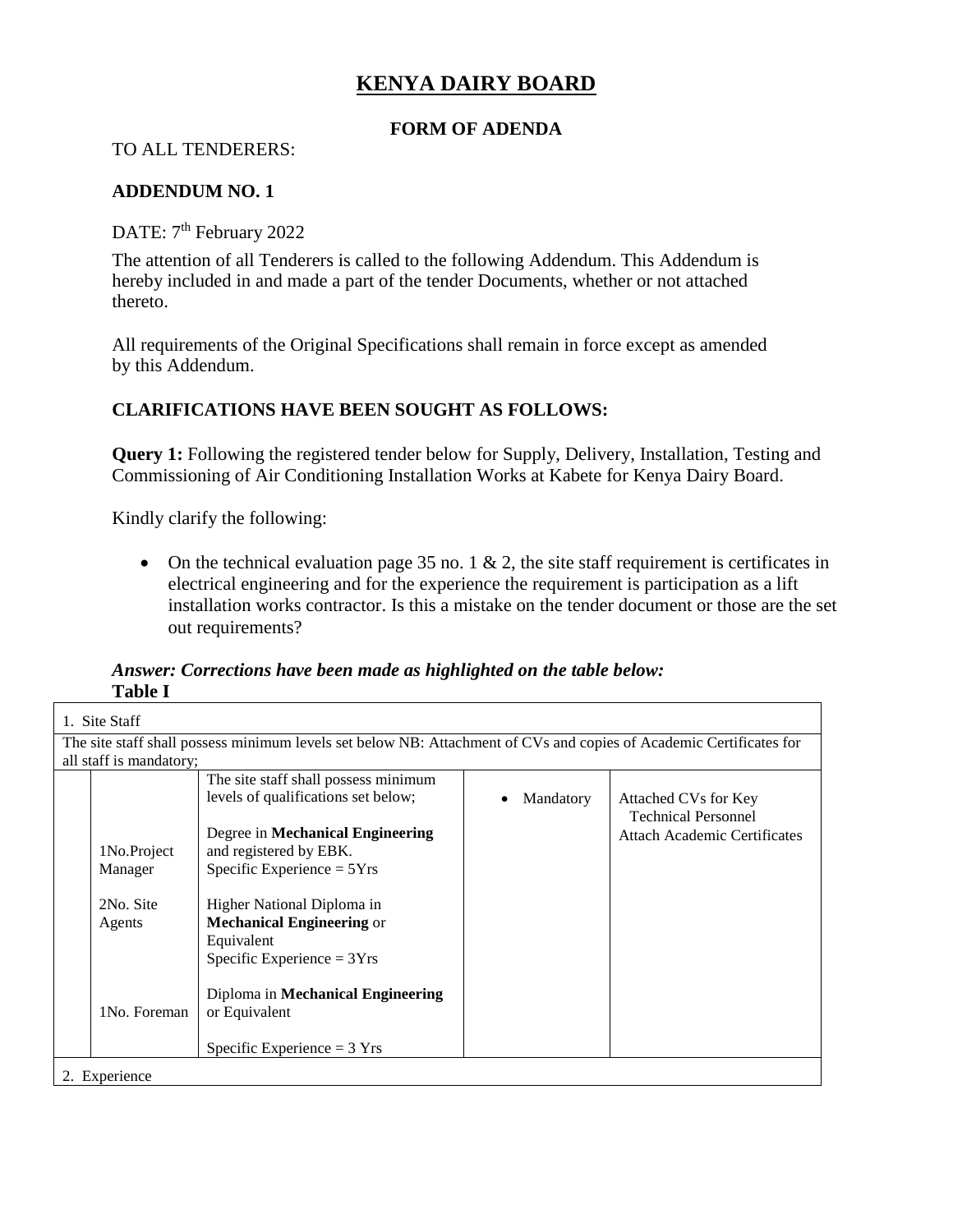|                                                               | Specific                                                 | Participation as an Air Conditioner                                                                                                                                                                                                                                                                                                               |             |                                                                                                                                                                            |  |  |
|---------------------------------------------------------------|----------------------------------------------------------|---------------------------------------------------------------------------------------------------------------------------------------------------------------------------------------------------------------------------------------------------------------------------------------------------------------------------------------------------|-------------|----------------------------------------------------------------------------------------------------------------------------------------------------------------------------|--|--|
|                                                               | Construction<br>Works<br>Experience                      | installation works contractor,<br>management contractor or<br>subcontractor, in at least Three (3) each<br>with a value of at least KShs. {10}<br>Million [Fifteen Million], successfully<br>and substantially completed. The<br>similarity shall be based on the<br>physical size, complexity,<br>methods/technology or other<br>characteristics | • Mandatory | Copies of Contracts<br>Copies of Award<br>Letters<br>Copies of Certs of<br>$\bullet$<br><b>Practical Completion</b><br>Recommendation<br>$\bullet$<br>letters from clients |  |  |
| 5 Technical Brochures & Manufacturers letter of Authorization |                                                          |                                                                                                                                                                                                                                                                                                                                                   |             |                                                                                                                                                                            |  |  |
| 5.1                                                           | Technical<br>Brochures $&$<br>Letter of<br>Authorization | Submit Technical Brochures as per<br>specifications.<br>Submit Manufacturer's letter of<br>Authorization for proposed Air<br>Conditioner.                                                                                                                                                                                                         | Mandatory   |                                                                                                                                                                            |  |  |

## **Query 2:** TENDER NAME: **Supply, Delivery, Installation, Testing and Commissioning of IP CCTV Surveillance, Access Control, IP PBX, and Audio Visual and Structured Cabling System Installation Works** - TENDER NO: **KDB/W/400/6/2021**

## *Answer: Corrections have been made as highlighted on the table below:*

| <b>Table II</b> |                                                                                                                                                                                                                                                                                                                                                                                                                                                                         |                                                                                                       |  |
|-----------------|-------------------------------------------------------------------------------------------------------------------------------------------------------------------------------------------------------------------------------------------------------------------------------------------------------------------------------------------------------------------------------------------------------------------------------------------------------------------------|-------------------------------------------------------------------------------------------------------|--|
| Item No.        | <b>Clarification</b>                                                                                                                                                                                                                                                                                                                                                                                                                                                    | <b>Response</b>                                                                                       |  |
| 1               | On page 38 of the tender document, as a<br>mandatory requirement you have stated Average<br>Annual Construction turnover of Kshs. {15}<br>Million, calculated as total certified payments<br>received for contracts in progress or completed,<br>within the last Two $[(2)]$ years, but the tender is<br>for ICT solutions and not building works, kindly<br>advise.                                                                                                    | Provide Annual Turnovers as Per Tender the<br>Document                                                |  |
| 2               | On page 88 on the price schedule, under the<br>Preliminaries you have not indicated the pricing,<br>kindly advise                                                                                                                                                                                                                                                                                                                                                       | Provide as Per Tender Document                                                                        |  |
| 3               | Also, on page 91 and below, the specs on the price<br>schedule are different from the one given on the<br>Specifications page, for example underprice<br>schedule on IP CCTV 2.00 you have stated<br>Indoor, IP POE, Vandal resistant Bullet camera as<br>described in the technical specifications of this<br>document, but on the specifications under bullet<br>camera, it has not stated that the bullet should be<br>vandal resistant, which one should we follow? | Provide as Per Tender Specifications Page 71<br>and 72 of Tender Document                             |  |
| 4               | And also on page 81 the specifications page for<br>CCTV, you have not stated the Mega pixels<br>required, kindly advice                                                                                                                                                                                                                                                                                                                                                 | Provide 4 Mega Pixel and above for both PTZ<br>and Bullet and Cameras                                 |  |
| 5               | Also, on page 83 on specifications for CCTV,<br>there are no specs for Dome camera, but on the<br>price schedule you have indicated Dome camera,<br>kindly advise on the Specs                                                                                                                                                                                                                                                                                          | <b>Dome Camera Specifications</b><br>4 Mega Pixel<br>$\bullet$<br>Max. $2688 \times 1520$ @30fps<br>٠ |  |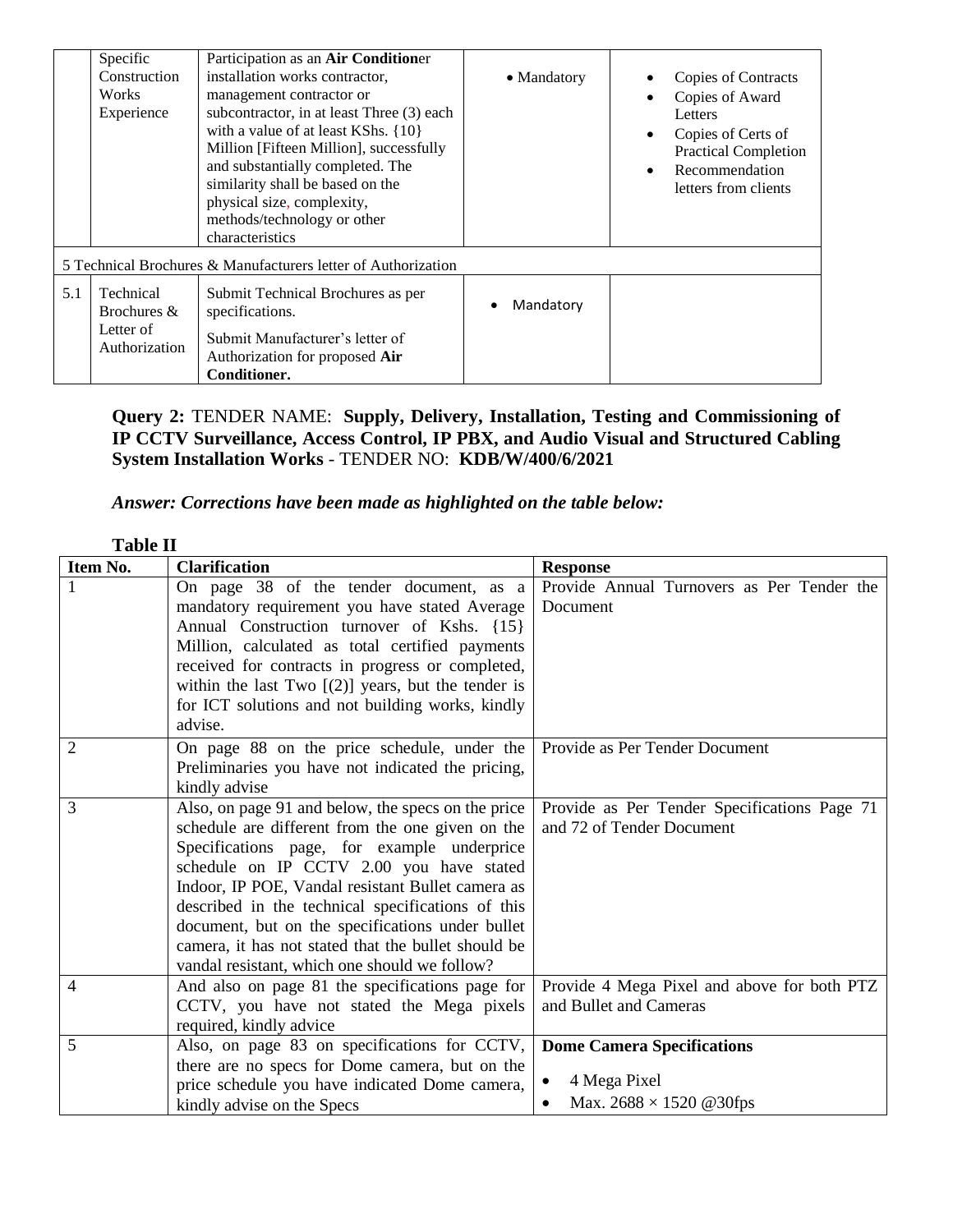|                |                                                                                                 | 2.8 mm fixed lens<br>$\bullet$                                    |
|----------------|-------------------------------------------------------------------------------------------------|-------------------------------------------------------------------|
|                |                                                                                                 | H.265+, H.264+, H.265, H.264                                      |
|                |                                                                                                 | 120dB WDR                                                         |
|                |                                                                                                 | PoE (802.3af, class 3)                                            |
|                |                                                                                                 | Built-in micro-SD/SDHC/SDXC slot, up to                           |
|                |                                                                                                 | 128G                                                              |
|                |                                                                                                 | <b>BLC/3D DNR/HLC/ROI</b>                                         |
|                |                                                                                                 |                                                                   |
|                |                                                                                                 | $0.012$ Lux @ (F1.6, AGC ON), 0 Lux with                          |
|                |                                                                                                 | IR                                                                |
|                |                                                                                                 | Built-in speaker                                                  |
|                |                                                                                                 | IP66/IK10                                                         |
|                |                                                                                                 | Line crossing detection, intrusion detection,                     |
|                |                                                                                                 | region entrance detection, region exit                            |
|                |                                                                                                 | detection, false alarm reduction by human                         |
|                |                                                                                                 | and vehicle target classification based on                        |
|                |                                                                                                 | deep learning                                                     |
| 6              | Also, on price schedule you have indicated that                                                 | Provide as Per Tender Specifications Page 71 of                   |
|                | PTZ should be vandal resistant, but on the                                                      | <b>Tender Document</b>                                            |
|                | specifications for PTZ you have not stated vandal                                               |                                                                   |
|                | resistant, kindly advise which one to follow                                                    |                                                                   |
| $\overline{7}$ | Also, on the price schedule on section 2.14 has                                                 | <b>Telecommunications Grounding</b><br>and                        |
|                | stated Provide telecommunication earth including                                                | <b>Bonding Standard should</b><br>confirm<br>to                   |
|                | fuses lighting arrestors and frame earthing to                                                  | International<br>Standard<br>including-                           |
|                | engineers' approval, but on the document, there is<br>no specifications for this, kindly advise | ANSI/TIA/EIA, EISI, IEEE and Communication<br>of Kenya Standards. |
|                |                                                                                                 |                                                                   |
|                |                                                                                                 |                                                                   |
| 8              | On page 101 on price schedule on row 5.18, you                                                  | Network Monitoring Software, Enterprise                           |
|                | have stated Network monitoring software with full                                               | Edition, with full integration is Required                        |
|                | integration to the networking system complete                                                   |                                                                   |
|                | with accessories with 3 years license or as NPM                                                 |                                                                   |
|                | approved equivalent, but on the tender document                                                 |                                                                   |
|                | there is no specs for this, hence not possible to<br>size, kindly advise                        |                                                                   |
| 9              | On Page 106 on the summary price schedule, row                                                  |                                                                   |
|                | 12.0 Stated as Allow for liaison with ISP, this is                                              |                                                                   |
|                | not possible as we don't know how much MBPS                                                     |                                                                   |
|                | is coming in, kindly advise on how to go about                                                  |                                                                   |
|                | this                                                                                            | The client will pay for required bandwidth and                    |
| 10             | On Page 106 on the summary price schedule, row                                                  | equipment. The role of contractor is coordinate                   |
|                | 13.0 Stated as Allow for CA and ISP Internet                                                    | the process on behalf of the client.                              |
|                | Connectivity charges, this is not possible as we                                                |                                                                   |
|                | don't know how much MBPS is coming in, kindly                                                   |                                                                   |
|                | advise on how to go about this                                                                  |                                                                   |
|                | 1. Should we license 300 users for the start?                                                   | Provide as Per Tender Specifications Part 2B:                     |
|                | 16 No GSM and Fixed lines - are Fixed<br>2.                                                     | VOICE (TELEPHONY) SYSTEM- Pages 69-70                             |
|                | lines based on a modem with a landline                                                          |                                                                   |
|                | number SIM card?                                                                                |                                                                   |
|                | 3. Standard IP phone & Executive IP phone                                                       |                                                                   |
|                | - Is Wi-Fi capability support mandatory if<br>LAN cabling is present?                           |                                                                   |
|                | 4. Executive IP phone with Camera for                                                           |                                                                   |
|                | video calls - Is video a mandatory                                                              |                                                                   |